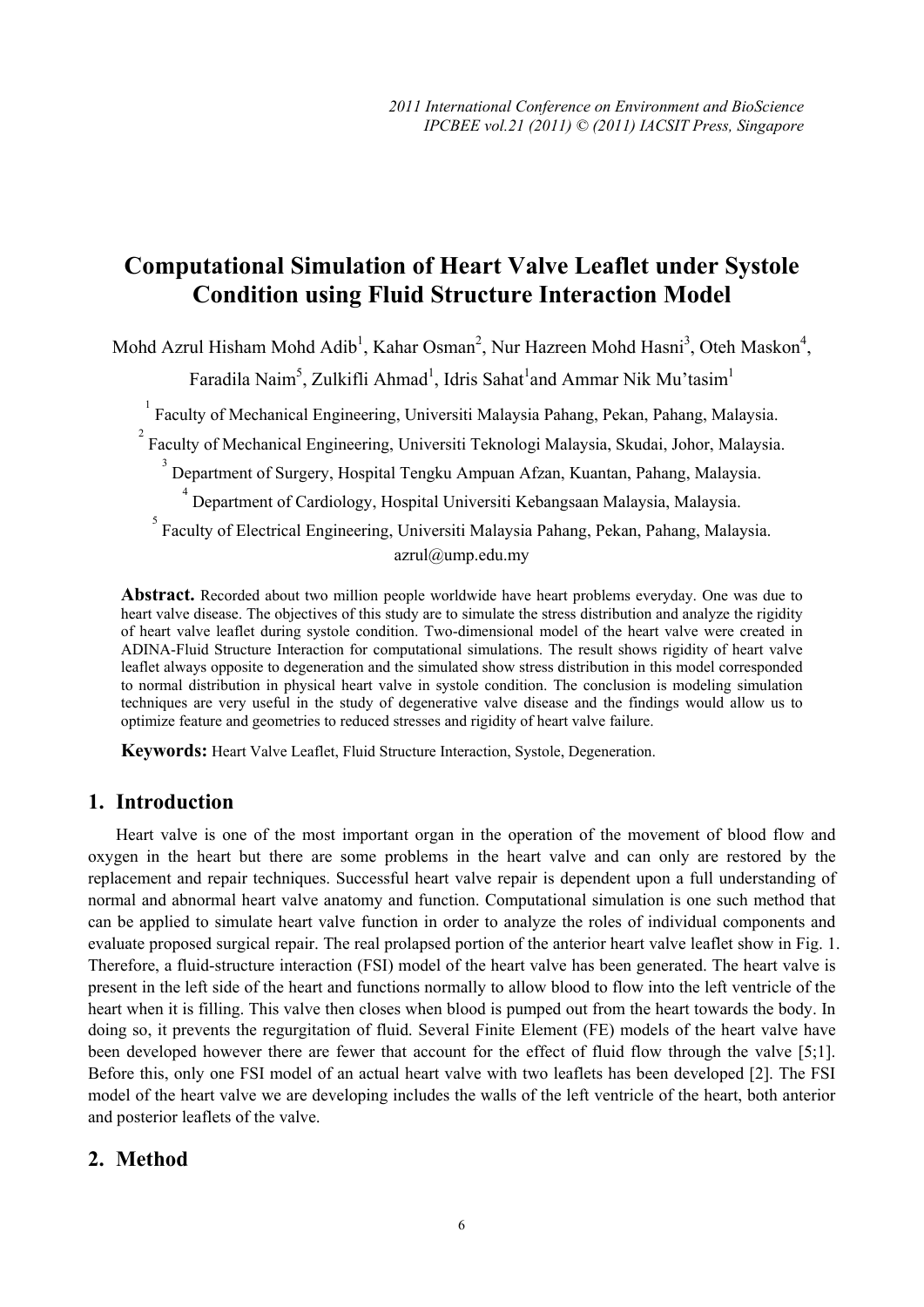Using ADINA-FSI, a two-dimensional model of heart valve within the heart was generated shown in Fig. 2. Fluid dynamics and structural deformation are determined simultaneously. In fluid model, blood is not strictly a fluid but rather a suspension of particles. The red blood cells which constitute almost half of the volume of the total blood are the main responsible for a complex mechanical behavior. The blood viscosity increases when the deformation rate decreases because the red blood cells tend to aggregate. In the small vessels, the blood viscosity decreases when the vessel radius decreases because red blood cells move to the central part of the vessel. The elasticity of the red blood cells is also responsible for viscoelastic effects in the blood and these effects are important in small vessels or at low deformation rates. In this study, we only consider large vessels. The fluid will be therefore assumed to be Newtonian. Blood pressure will give the effect to deformation of heart valve structure. Lagrange multipliers have been used to apply the pressure exerted on the deforming structure due to the flow of fluid as has been done for other heart valve FSI simulations. To allow FSI simulations to be performed, ALE mesh was used.



Fig. 1 : a). Prolapsed portion of the anterior heart valve leaflet ;

b). Image of heart valve leaflet in echocardiogram collected by a transthoracic transducer.

#### **2.1. Geometry and Parameters**

To produce the best geometry to model heart valve, the method of measurement has been identified. The viscosity of blood and the elastic properties of the valve leaflets were obtained from the literature [3] show in Table 1. A simple approximation of the heart was made as being elliptical in shape. The dimensions of the valve leaflets were based on measurements made and approximately. A geometrically more accurate model has also been generated that matches a study in which measurements of pressure, flow and flow patterns were used to quantitatively validate the prediction of the model for inflow during valve opening.

|  | Table 1: Parameters of heart valve |  |  |
|--|------------------------------------|--|--|
|  |                                    |  |  |

| <b>Parameter</b>                       | Value                 |  |
|----------------------------------------|-----------------------|--|
| Diastolic Pressure, mmHg               | 82                    |  |
| Systolic Pressure, mmHg                | 132                   |  |
| Normal Heart Valve Thickness, mm       | $3.5 + -0.8$          |  |
| Heart Valve Leaflet density, $kg/m3$   | $1.06 \times 10^{3}$  |  |
| Anterior leaflet Young's modulus, MPa  | $2.0 \times 10^{6}$   |  |
| Blood density, $kg/m^3$                | $1.06 \times 10^{3}$  |  |
| Blood viscosity, Pa.s.                 | $2.70 \times 10^{-3}$ |  |
| Posterior leaflet Young's modulus, MPa | $1.0 \times 10^{6}$   |  |
| Leaflet Poisson's ratio                | 0.49                  |  |

### **2.2. Boundary Condition**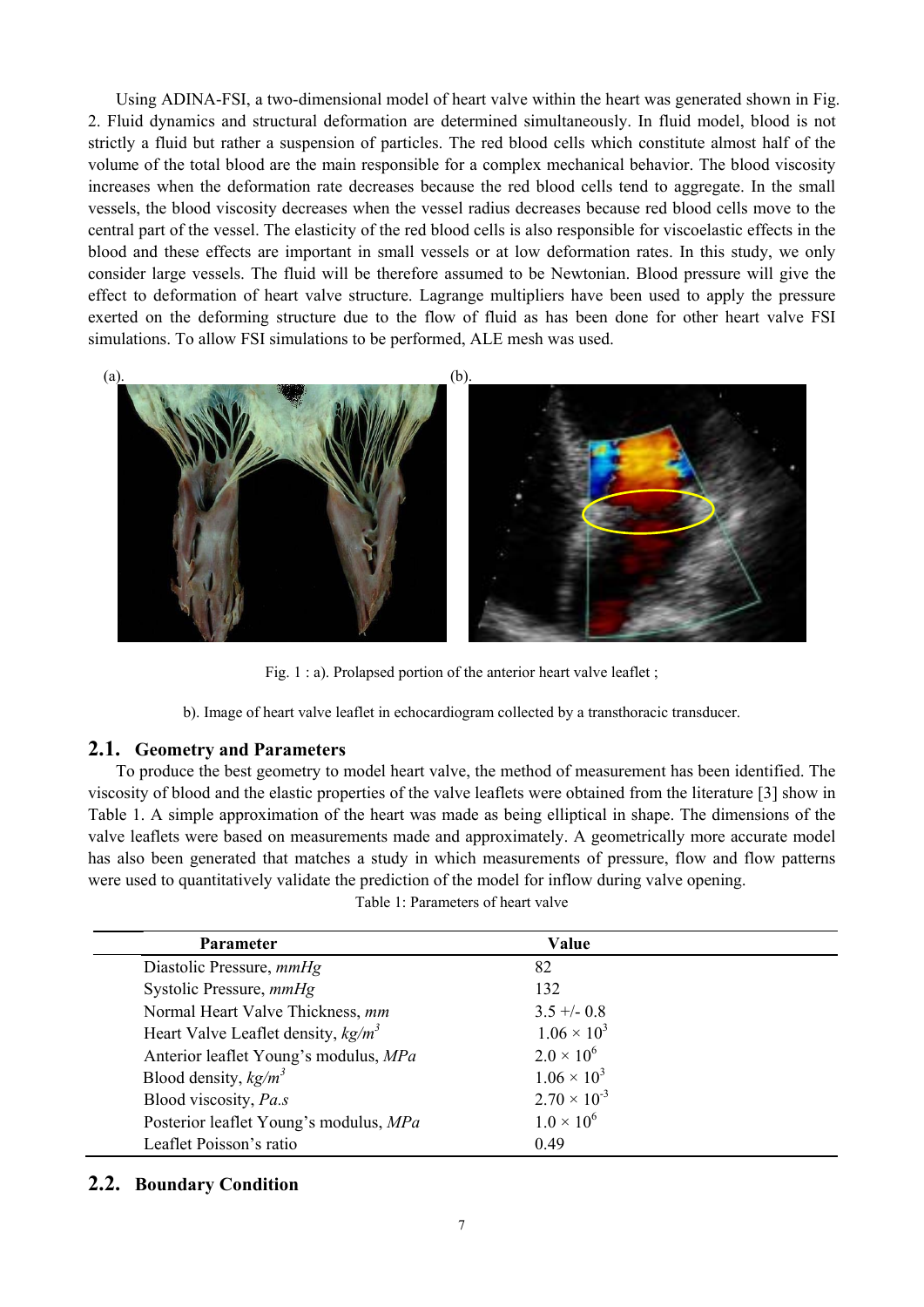In identifying the boundary condition in blood flow, the composition of the normal blood pressure in the cardiovascular system is very important because the stability measurement of the rigidity of the heart valves leaflet depends on the pressure exerted at a certain time. Blood inflow boundary conditions through heart valve were applied to simulate valve opening and closure during systole. During systole, ventricular pressure was applied from the apex of the heart and outflow boundary conditions were applied at the valve outlet.



Fig. 2 : Model of left ventricle geometry used. a). Modelling of 2D elliptical heart valve model ;

#### b). 2D model of two heart valve leaflet

#### **2.3. Contact Simulation**

It is generally admitted that turbulence is not present in the cardiovascular system in physiological situations. In this work for simplicity, we will suppose that the flows are laminar. In conclusion, the fluid will be governed by the classical incompressible Navier-Stokes equations show in equation 1. Where u is the fluid velocity, *ρ* the fluid density and fluid domain  $\Omega$ <sub>*c*</sub> is a priori time dependent because of the movement of the vessel walls and the valves.

$$
\left\{\rho\left(\frac{\partial u}{\partial t} + u.\nabla u\right) - div(\sigma) = 0\right\} \text{ for } x \in \Omega_F(t)
$$
  

$$
\left\{\rho\left(\frac{\partial u}{\partial t} + u.\nabla u\right) - div(u) = 0\right\} \text{ for } x \in \Omega_F(t)
$$
 (1)

In FSI, the relationship between fluid and structure is relevant because there are elements that allow continuous interactions between blood pressure and the rigidity of heart valve leaflet. Between the boundaries of the two heart valve leaflets, the valve closure was simulated using contact equations. Integration coupling variables were used to allow information regarding the position of the contacting boundaries available to each other all along the boundary of the leaflets. The distance between nodes of one boundary on one leaflet and the whole boundary on the other leaflet was applied to equation 2.

$$
F = \begin{cases} P e^{-g k/P} & g > 0 \\ P - g k & g \le 0 \end{cases}
$$
 (2)

The two contacting boundaries were separated into small segments with nodes at the end of each small segment. These contact forces were calculated at each node for both leaflet boundaries that came into contact. The force acting along the whole boundary was then determined by interpolation between the two nodes at the end of each boundary. It was assumed that the force in between two nodes would be continuous. In the sequel, force will typically be the hydrodynamic force and also take into account contact forces. In the rigid case, the fluid-structure interface is assumed to coincide with the structure domain.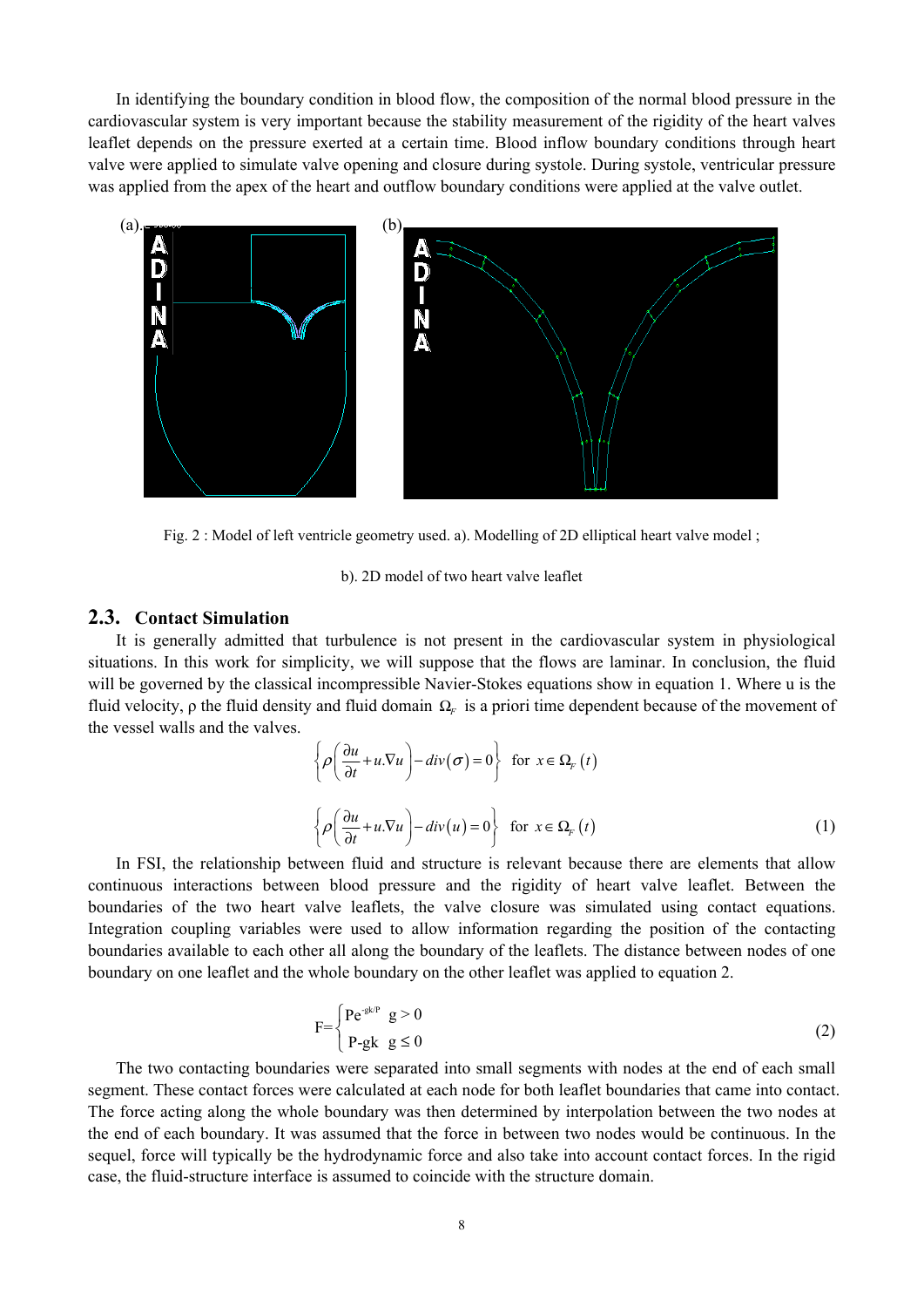# **3. Result and Discussion**

Results from the models of heart valve leaflet using the contact equation are shown in Fig. 3. Reasonable agreement was obtained and the simulation predicted heart valve leaflet deformations during opening and closure in systole condition agreed with results from experiments in the literature [4] which stress distribution in this model corresponded to normal distribution in physical heart valve leaflet.



Fig. 3 : Simulated the stress distribution of heart valve leaflet during opening and closure, extract less than 10 second simulations under systolic pressure.

Fig. 4 shows the overall results for different cardiac cycle in systole and diastole condition. In general the graph shows opposite relationship between percentage of degeneration and rigidity of heart valve leaflet which the degeneration increasing, rigidity of the heart valve leaflet will be decreased. The plots for diastolic states push the level of degeneration to the higher limit, approximately 85 percent and the model during systolic states shows smaller degeneration as compared to the model during diastolic states. It could be